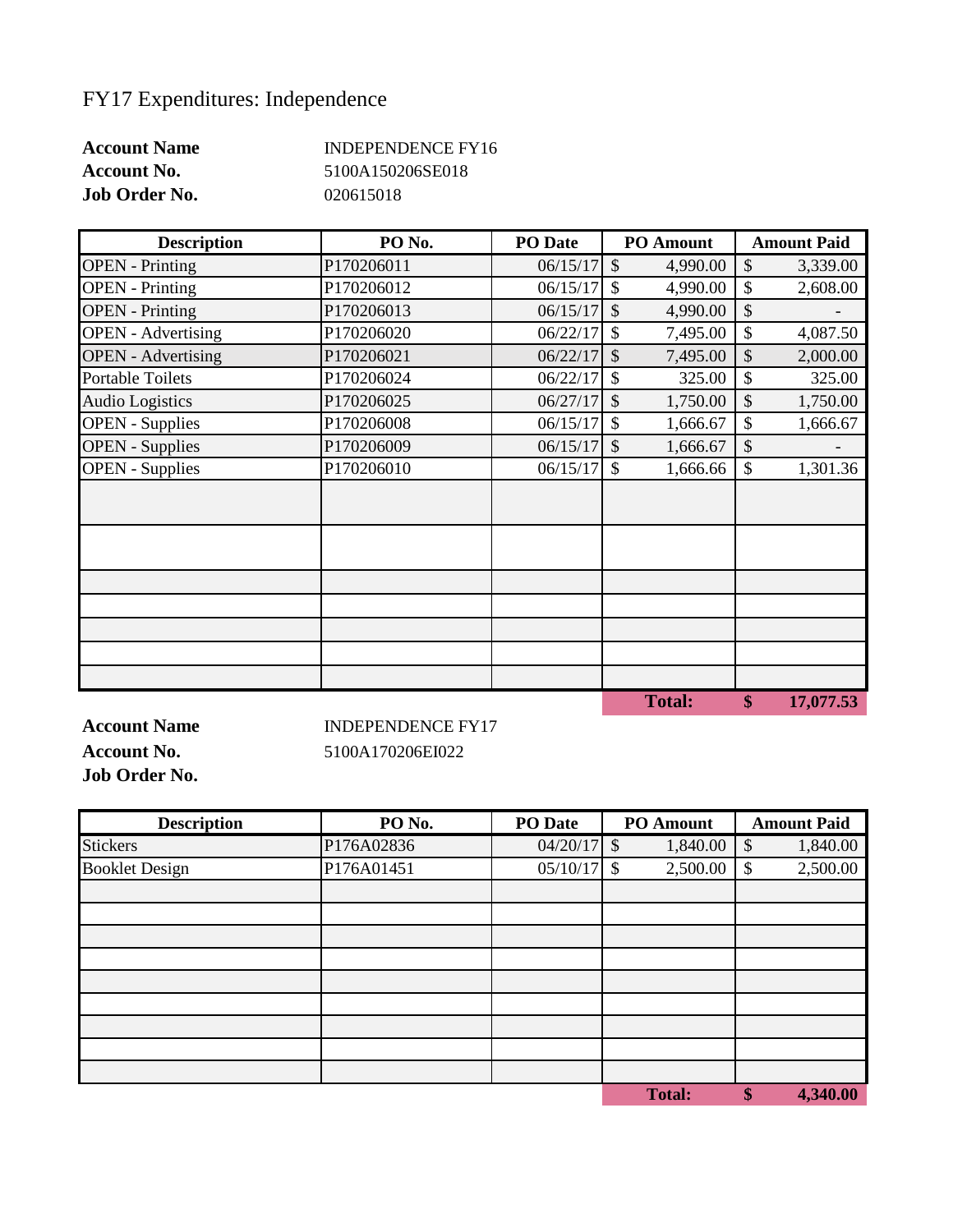## FY17 Expenditures: Free Association

| <b>Account Name</b>  | FREE ASSOCIATION FY16 |
|----------------------|-----------------------|
| <b>Account No.</b>   | 5100A160206EI020      |
| <b>Job Order No.</b> | 020616020             |

| <b>Description</b>          | PO <sub>No.</sub> | <b>PO</b> Date |               | <b>PO</b> Amount |                           | <b>Amount Paid</b> |
|-----------------------------|-------------------|----------------|---------------|------------------|---------------------------|--------------------|
| <b>OPEN</b> - Supplies      | P170206006        | 06/13/17       | $\mathcal{S}$ | 1,666.67         | \$                        |                    |
| <b>OPEN</b> - Supplies      | P170206007        | 06/13/17       | $\mathcal{S}$ | 1,666.66         | \$                        |                    |
| <b>OPEN</b> - Supplies      | P170206008        | 06/13/17       | $\mathcal{S}$ | 1,666.67         | \$                        |                    |
| <b>OPEN</b> - Printing      | P170206017        | 06/13/17       | $\mathcal{S}$ | 4,990.00         | \$                        | 595.60             |
| <b>OPEN</b> - Printing      | P170206018        | 06/13/17       | $\mathcal{S}$ | 4,990.00         | \$                        |                    |
| <b>OPEN</b> - Printing      | P170206019        | 06/13/17       | $\mathcal{S}$ | 4,990.00         | \$                        |                    |
| <b>OPEN</b> - Advertising   | P170206022        | 06/15/17       | $\mathcal{S}$ | 7,495.00         | \$                        |                    |
| <b>OPEN</b> - Advertising   | P170206023        | 06/15/17       | $\mathcal{S}$ | 7,495.00         | \$                        | 192.00             |
| <b>IFB</b>                  | Q170206015        | 06/30/17       | $\mathcal{S}$ | 30,000.00        | \$                        |                    |
|                             |                   |                |               |                  |                           |                    |
| Equipment (originally under |                   |                |               |                  |                           |                    |
| Statehood)                  | P176A03551        | 07/12/17       | $\mathcal{S}$ | 2,372.93         | $\boldsymbol{\mathsf{S}}$ | 2,372.93           |
|                             |                   |                |               |                  |                           |                    |
|                             |                   |                |               |                  |                           |                    |
|                             |                   |                |               |                  |                           |                    |
|                             |                   |                |               |                  |                           |                    |
|                             |                   |                |               |                  |                           |                    |
|                             |                   |                |               |                  |                           |                    |
|                             |                   |                |               |                  |                           |                    |
|                             |                   |                |               | <b>Total:</b>    | \$                        | 3,160.53           |

**Job Order No.** 020617020

**Account Name** FREE ASSOCIATION FY17 **Account No.** 5100A170206EI020

| <b>Description</b> | PO No. | PO Date | PO Amount     | <b>Amount Paid</b> |
|--------------------|--------|---------|---------------|--------------------|
|                    |        |         |               |                    |
|                    |        |         |               |                    |
|                    |        |         |               |                    |
|                    |        |         |               |                    |
|                    |        |         |               |                    |
|                    |        |         |               |                    |
|                    |        |         |               |                    |
|                    |        |         |               |                    |
|                    |        |         |               |                    |
|                    |        |         |               |                    |
|                    |        |         |               |                    |
|                    |        |         | <b>Total:</b> |                    |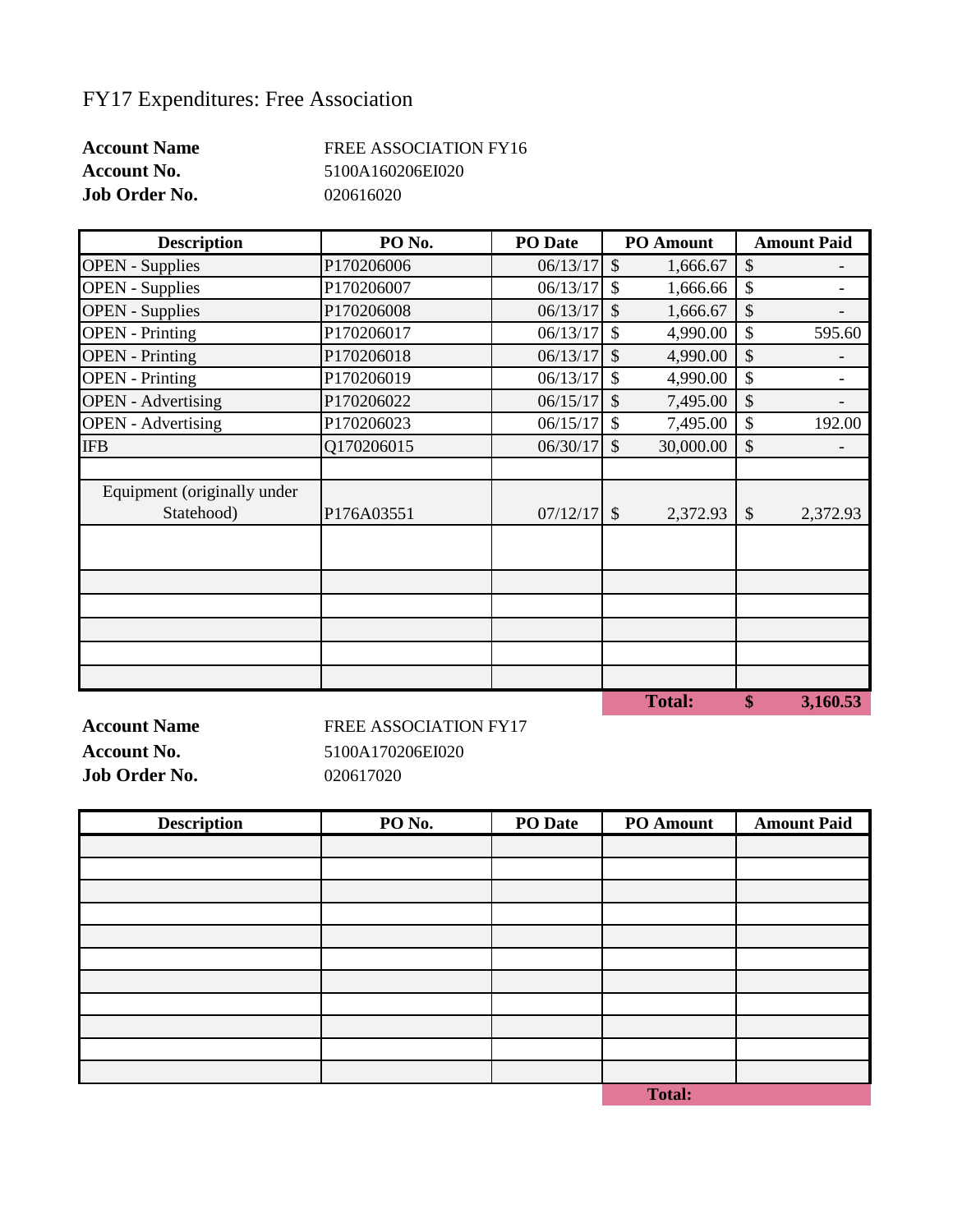## FY17 Expenditures: Statehood

| <b>Account Name</b>  | STATEHOOD FY16   |
|----------------------|------------------|
| <b>Account No.</b>   | 5100A160206EI021 |
| <b>Job Order No.</b> | 020616021        |

| <b>Description</b>              | PO <sub>No.</sub> | <b>PO</b> Date | <b>PO</b> Amount          | <b>Amount Paid</b>        |
|---------------------------------|-------------------|----------------|---------------------------|---------------------------|
| Printer                         | P170206031        | 09/14/17       | $\mathcal{S}$<br>274.99   | \$<br>274.99              |
| Equipment                       | P170206030        | 09/21/17       | $\mathcal{S}$<br>2,154.58 | \$<br>2,154.58            |
| <b>OPEN</b> - Printing          | P170206014        | 06/13/17       | $\mathcal{S}$<br>4,990.00 | \$                        |
| <b>OPEN</b> - Printing          | P170206015        | 06/13/17       | 4,990.00<br>$\mathcal{S}$ | \$                        |
| <b>OPEN</b> - Printing          | P170206016        | 06/13/17       | $\mathcal{S}$<br>4,990.00 | \$                        |
|                                 |                   |                | Total                     | $\mathcal{S}$<br>2,429.57 |
|                                 |                   |                |                           |                           |
|                                 |                   |                |                           |                           |
| *OPEN - Printing                | P176A00257        | $10/12/16$ \$  | 3,333.00                  | \$<br>2,337.00            |
| *OPEN - Printing                | P176A00258        | 10/12/16       | $\mathcal{S}$<br>3,333.00 | \$<br>3,237.50            |
|                                 |                   |                |                           |                           |
| *OPEN - Printing                | P176A00259        | $10/12/16$ \$  | 3,334.00                  | \$<br>1,023.00            |
| *Some of these amts to be moved |                   |                |                           |                           |
| to different accounts           |                   |                |                           |                           |
|                                 |                   |                | <b>Total:</b>             | \$<br>6,597.50            |

**Job Order No.** 020617021

**Account Name** STATEHOOD FY17 **Account No.** 5100A170206021

| <b>Description</b>     | PO <sub>No.</sub> | PO Date       | PO Amount                 | <b>Amount Paid</b> |
|------------------------|-------------------|---------------|---------------------------|--------------------|
| <b>OPEN</b> - Supplies | P170206002        | $05/04/17$ \$ | 1,666.66                  | \$                 |
| <b>OPEN</b> - Supplies | P170206003        | 05/04/17      | $\mathcal{S}$<br>1,666.67 | \$                 |
| <b>OPEN</b> - Supplies | P170206004        | $05/04/17$ \$ | 1,666.67                  | \$                 |
|                        |                   |               |                           |                    |
|                        |                   |               |                           |                    |
|                        |                   |               |                           |                    |
|                        |                   |               |                           |                    |
|                        |                   |               |                           |                    |
|                        |                   |               |                           |                    |
|                        |                   |               |                           |                    |
|                        |                   |               |                           |                    |
|                        |                   |               |                           |                    |
|                        |                   |               |                           |                    |
|                        |                   |               | <b>Total:</b>             | \$                 |